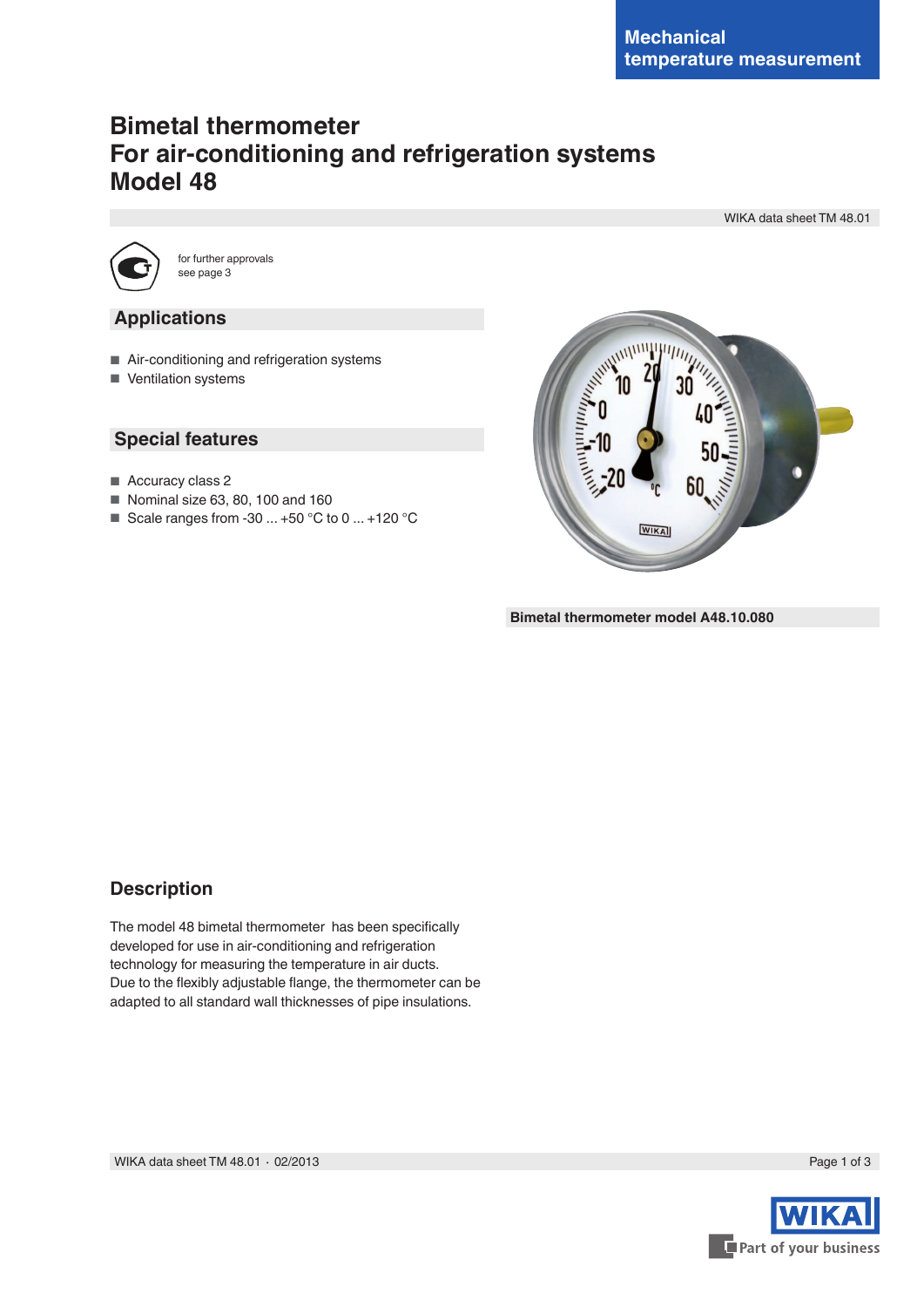## **Standard version**

**Nominal size in mm** 63, 80, 100 and 160

#### **Measuring element**

Bimetal coil

#### **Models**

| <b>Model</b> | <b>NS</b> | <b>Connection location</b> |
|--------------|-----------|----------------------------|
| A48.10.063   | 63        | Back mount (BM), centre    |
| A48.10.080   | 80        |                            |
| A48.10.100   | 100       |                            |
| A48.10.160   | 160       |                            |

#### **Scale ranges**

| Scale range in °C | Scale spacing in °C |
|-------------------|---------------------|
| $-30+50$          |                     |
| $-20+60$          |                     |
| $-10+50$          |                     |
| 060               |                     |
| 080               |                     |
| 0120              |                     |

#### **Connection**

Flange,  $\varnothing$  d<sub>2</sub> = 61 mm, steel zinc plated, adjustable on stem

#### **Stem**

Insertion length  $I = 160$ , 200 and 300 mm Ø 9 mm copper alloy Minimum immersion depth  $I_{\text{min}} =$  approx. 60 mm

## **Accuracy class**

Class 2 per EN 13190

#### **Case** Aluminium

**Dial**

Aluminium, white, black lettering

#### **Pointer**

Aluminium, black

**Window** Acrylic plastic

**Zero adjustment** At bottom of stem

## **Options**

■ Other scale ranges

- Other insertion lengths
- Flange Ø d<sub>2</sub> = 50 mm
- Designs for medical applications on request

## **Dimensions in mm**

#### **Standard version**



| <b>NS</b> | Dimensions in mm |    | Weight |      |     |                 |    |               |       |
|-----------|------------------|----|--------|------|-----|-----------------|----|---------------|-------|
|           | ØD               |    | Ød     | Ød 1 | Ød2 | Ød <sub>3</sub> | π  |               | in ka |
| 63        | 63               | 20 | 9      | 51   | 61  | 3.6             | 13 | 160, 200, 300 | 0.16  |
| 80        | 80               | 22 | 9      | 51   | 61  | 3.6             | 13 | 160, 200, 300 | 0.18  |
| 100       | 100              | 27 | 9      | 51   | 61  | 3.6             | 13 | 160, 200, 300 | 0.21  |
| 160       | 160              | 29 | a      | 51   | 61  | 3.6             | 13 | 160, 200, 300 | 0.36  |